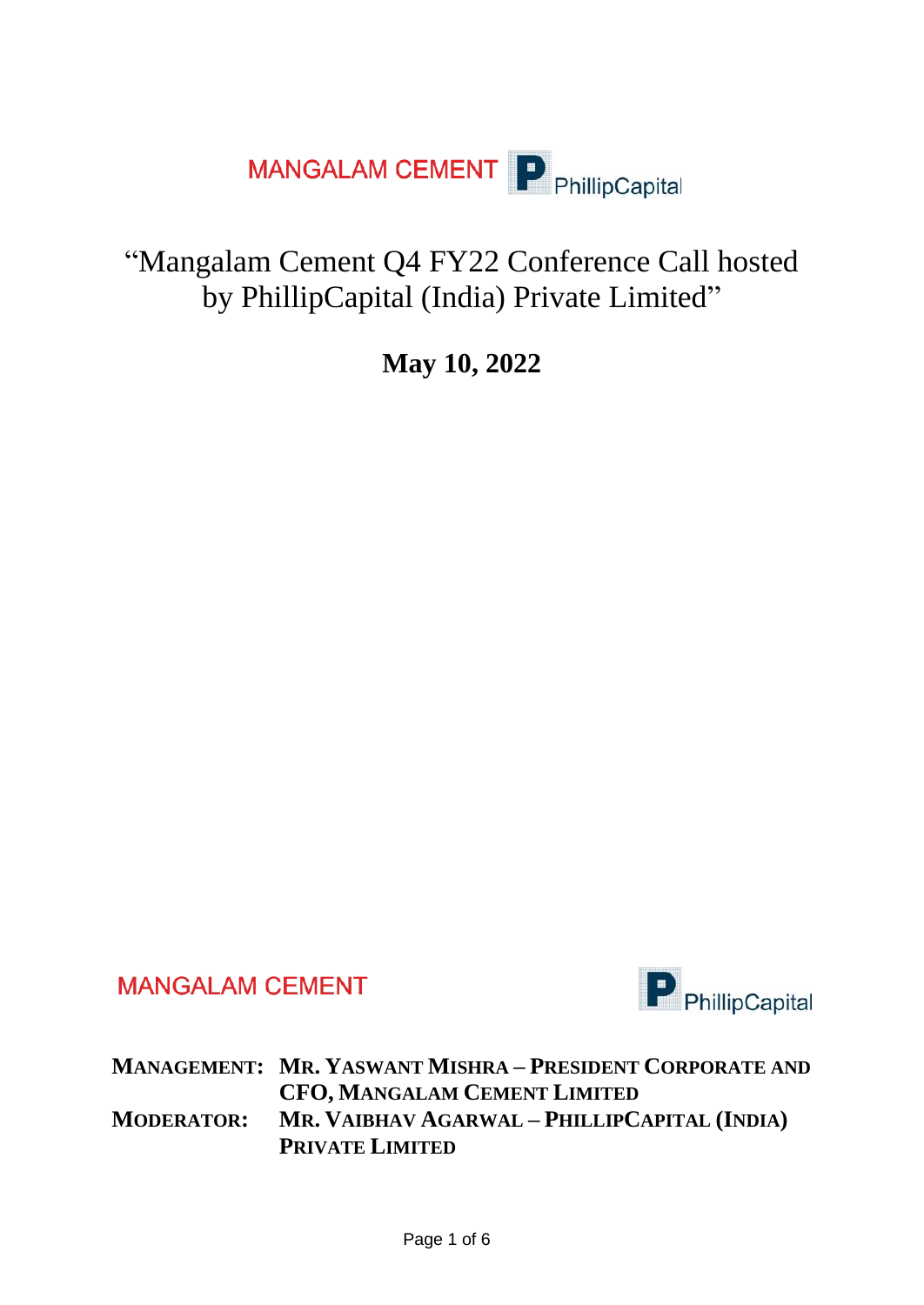

*Mangalam Cement May 10,2022*

**Moderator:** Ladies and gentlemen, Good day and welcome to the Mangalam Cement Q4 FY22 and FY22 Conference Call hosted by PhillipCapital (India) Private Limited.

> As a reminder for the discussion of this conference all participant lines will be in the listen-only mode and there will be an opportunity for you to ask questions at the end of today's presentation. Should you need assistance during the conference call, please signal an operator by pressing '\*' and then '0' on your touchtone phone. Please note that this conference is being recorded.

> I now hand the conference over to Mr. Vaibhav Agarwal of PhillipCapital (India) Private Limited. Thank you and over to you, Sir.

**Vaibhav Agarwal**: Thank you Aman. Good evening everyone. On behalf of PhillipCapital (India) Private Limited we welcome you to the Q4 FY22 and FY22 Call for Mangalam Cement.

> On the call, we have with us Mr. Yaswant Mishra – President Corporate and CFO of the company.

> I would like to mention on behalf of Mangalam Cement and its management that certain statements that may be made or discussed on conference call maybe forward-looking statement related to future developments and current performance. The statements are subject to number of risks, uncertainties and other important factors which may cause the actual developments and results to differ materially from the statements made. Mangalam Cement Limited and the management of the company assumes no obligation to publicly update or alter these forwardlooking statements whether as a result of new information or future events or otherwise.

> I will now hand over the floor to Mr. Mishra for his opening remarks which will be followed by interactive Q&A. Thank you and over to you.

**Yaswant Mishra**: Good afternoon again. This year after just when COVID happened and we all recovered practically by God grace and industry was doing good and it did much better in this year on all parameters.

> We at Mangalam Cement also have done our best just to inform you few things that we have done highest ever sales at Mangalam Cement during this year. We got a growth of 18% from last year. We have dispatched a highest ever PPC cement of 22.17 lakh tons in this year. Highest ever collection also more than 2,000 crores around 2,047 crores and we have started dispatching maximum quantity, we have dispatched around 50,000 tons from Aligarh unit also because we were not getting fly ash earlier now we have already started getting fly ash the unit is running plus one new unit which we needed three years before has started functioning and we shall be getting fly ash from that unit also at Aligarh so availability of fly ash is not a concern right now. In fourth quarter of last financial year 22 we have sold highest ever quantity of 9.66 lakh metric ton out of our capacity of 10 lakhs per quarter.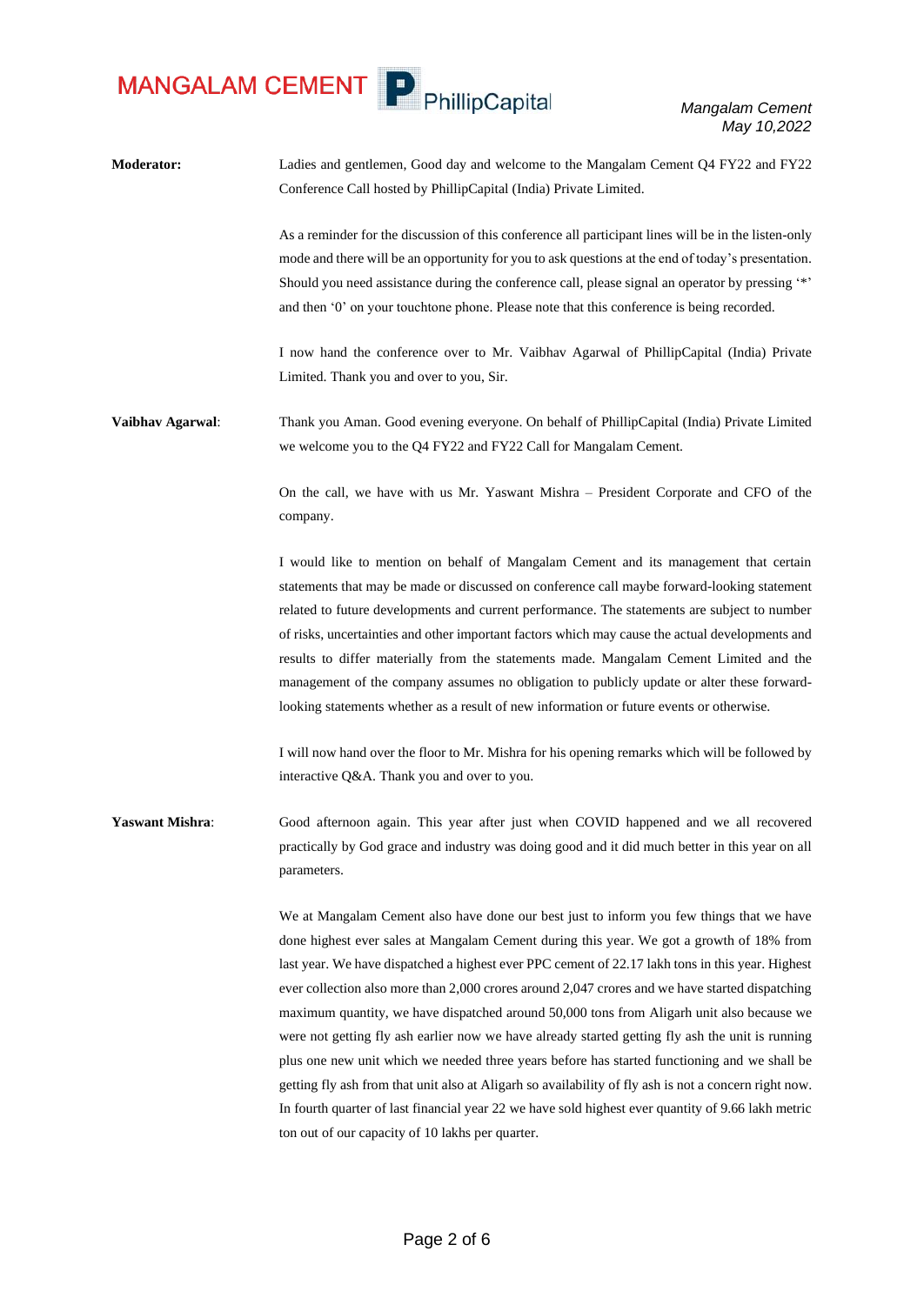MANGALAM CEMENT P PhillipCapital

*Mangalam Cement May 10,2022*

So, these are the highlights of our working plus whatever has happened we have improved because of our efficiency and cost reduction or cost savings at all levels we will tell you because price realization did not happen as desired. Cost of power and fuel we have paid around Rs. 135 crores additional compared to last year only in power and fuel everybody has paid and we have also paid, but we have been able to maintain our profitability a little bit higher and there rest all the details are with you. If you have any specific question on any of the points I am here to answer all the questions raised by you people. Thank you very much. **Moderator**: Thank you very much. Ladies and gentlemen we will now begin the question-and-answer session. The first question is from the line of Keshav Lahoti from HDFC Securities. Please go ahead. **Keshav Lahoti:** I just want to know whether this quarter we have faced any issue with respect to linkage coal? **Yaswant Mishra:** We are not getting linkage coal for last two years. Our linkage coal for CPP is pending for 22 months which they are not giving because of sometime coal not available, sometime they are not able to give the racks, but 22 month pending and at present you people are aware that Coal India and railway have issued surplus not to give any coal to adhere any industry other than power so racks are also not available, so cost increase has to be on that front and we are also suffering because of that. **Keshav Lahoti:** And sir what is the business outlook for timber business? **Yaswant Mishra:** Timber business outlook is very nice we have started production in the month of February. In the month of April, we have produced more than 1,700 tons they raise our capacity 3,000 tons per month and we shall be producing around 2,200 plus in May and most probably by June end we shall be using our 100% capacity to produce and as the market is good for timber MDF industry. We hope that this year in the division should give profit to the company. **Keshav Lahoti:** And what is the annual production and sales number of cement? **Yaswant Mishra:** Annual number you see our production of cement is 33.37 lakh tons and clinker is 23.96 lakh tons. Utilization is 83.43%. We have sold around 33.54 lakh tons giving a growth of 18.18% compared to last year. **Keshav Lahoti:** May I know how was the pricing in fourth quarter for you and how has been the prices in April and May month so far? **Yaswant Mishra:** There is no issue we are able to sell the maximum quantity, but rates are here and there, but we are able to sell our maximum quantity. You see in fourth quarter also we have sold 9.66 lakh per tons of cement and our capacity is 10 lakh tons. So, maximum we are able to there is no issue in any of the market. **Keshav Lahoti:** Sir the question is with respect to pricing realization how has been the cement prices?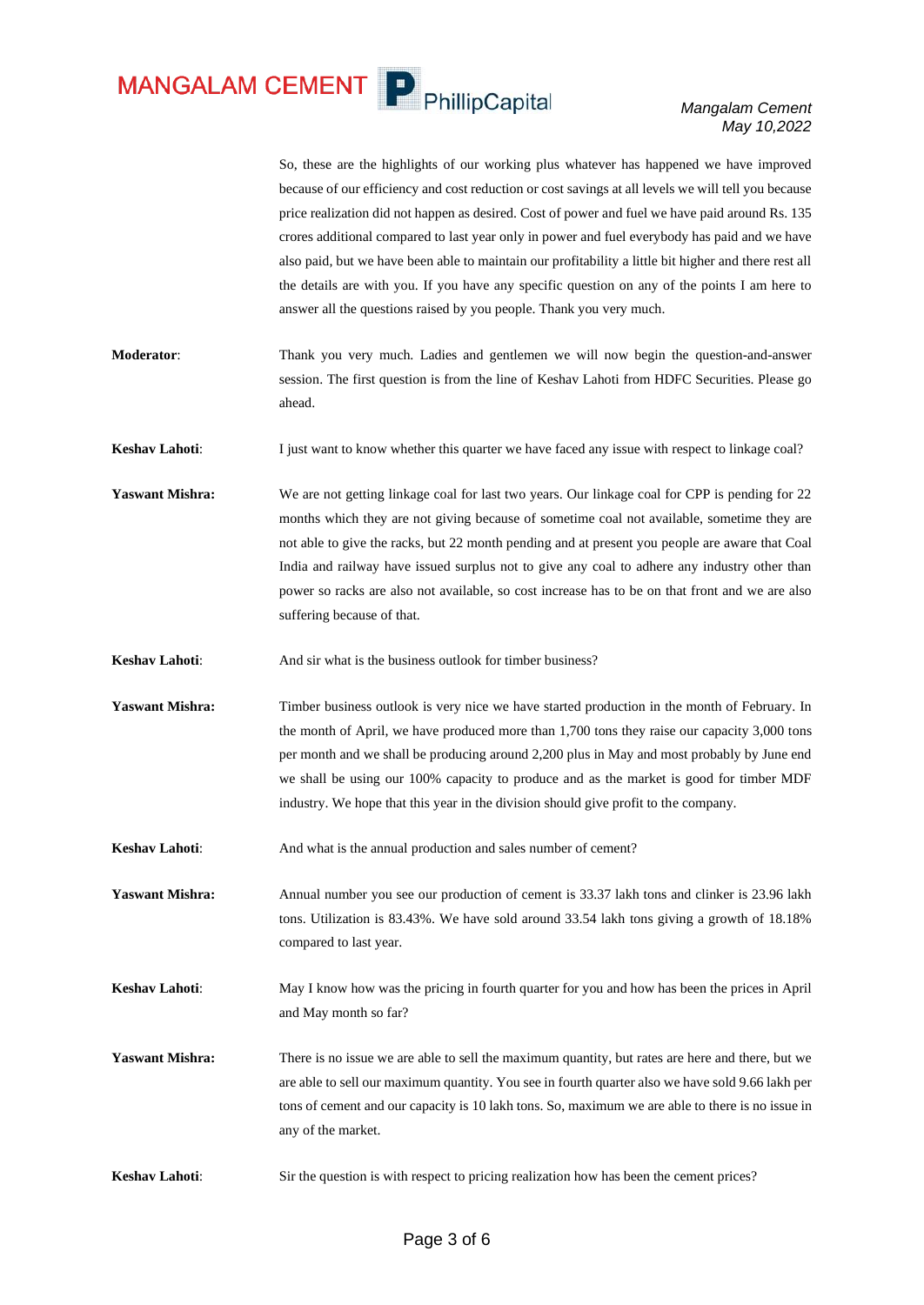MANGALAM CEMENT P PhillipCapital

*Mangalam Cement May 10,2022*

- Yaswant Mishra: You see realization depends on market-to-market somewhere it is good, somewhere it is bad, but yes when you sell your maximum product due to demand or something and utilizing your capacity realization will not be much better it has to go as per market. The trade segment has little bit slightly down by 5% earlier we were saving around 70% plus this quarter we have sold around 65% plus. So, 5% makes a little difference so realization was a little bit lower side.
- **Moderator**: Thank you. The next question is from the line of Shouvik Chakraborty from Dolat Capital. Please go ahead.
- **Shouvik Chakraborty:** So I was saying that could you please mention the trade and nontrade mix for this quarter?

**Yaswant Mishra:** Yes 65 and 35 I said I just mentioned if you have mentioned.

**Shouvik Chakraborty**: Can you just tell like in Quarter 4 what was the pricing scenario like how much price hike were taken by you considering we are saying majority of the companies?

**Yaswant Mishra:** Yes, there were price hike around Rs. 15 to Rs. 20 it happened but did not happened for the whole quarter.

**Shouvik Chakraborty:** And further price hikes like in this April and May month that you are taken?

Yaswant Mishra: May month also some price is taken I do not know market is not taking that very seriously or positively because discounts have also increased in the market. So, if everybody increase discounts we also have to give some more discounts. So, price hike will not be that much positive for the company in comparison to the cost increase obviously their price hike is there.

**Shouvik Chakraborty:** Sir on the costing side like how are you saving cost per ton?

**Yaswant Mishra:** We have done lots of per ton cost saving it is improving our efficiency and cost saving. Last year we installed our WHR which has given a very good performance and result 11 megawatt of WHR we are working. We are using one of our power plant in place of two power plant now we are getting from WHR and cost of WHR operation is very low. We have been getting fly ash at low cost as Aligarh started taking and we are getting fly ash at Jhalawar also at low cost near our Rajasthan unit and we have done a little bit of cost reduction in our contract labors at all fronts. You see our employee cost more or less remains same. So, on each and every step we have improved our efficiencies and it is being seen also in the results except power and fuel you will not find anything which has increased and power and fuel increase itself is 135 crores more than 55%.

**Shouvik Chakraborty:** Sir and also can you please share the fuel mix for this quarter?

**Yaswant Mishra:** We have done that also, but as I informed 22 months of linkage coal is pending. If linkage coal is not given by the colliery for 22 months if that would have also come we would have saved at least 30 crores, 40 crores which is the difference in profitability compared to last year. So, just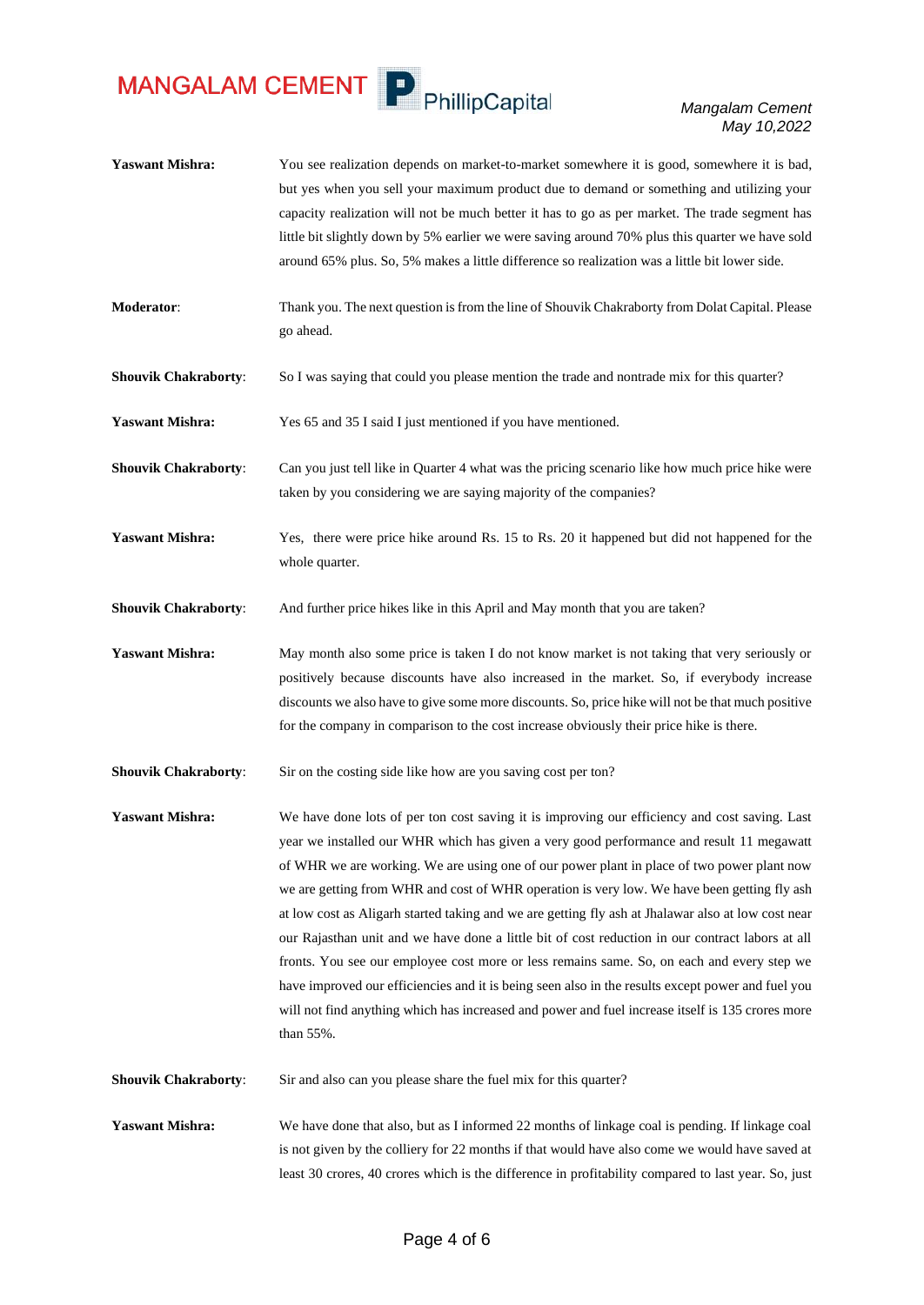MANGALAM CEMENT P PhillipCapital

*Mangalam Cement May 10,2022*

getting the linkage coal would have saved us 30 crores plus that has also not come up. So, those when it will start coming that time we will have impact on profitability and profitability will increase.

**Moderator**: Thank you. Ladies and gentlemen that was the last question. I now hand the floor back to Mr. Vaibhav Agarwal.

**Vaibhav Agarwal**: Sir I have a couple of questions if I may sir one thing is that on the realization front for Mangalam Cement in particular the number appears to be little subdued versus the industry peers in terms of expectation what we are expecting?

Yaswant Mishra: You are correct Vaibhav Ji. The thing is like this that you are not taking that other income in considering whereas we are a single segment company we are not having another thing and these other income is not from our scrap sale or something else. These are the income which fund we have invested in the mutual fund or some other form of investment FDs or something else. So, if this was not have been invested and we have not got that other income it would have reduced my cost of borrowing also a little bit. These are those income which we could include in our profitability and if you include you shall be seeing our Rs. 100 increase per ton and that will give more or less comparable result if you see ACC last year it was Rs. 772 per ton and we were higher than that, but this quarter as because everybody has got it, you have also got it and because if we are not increasing including that other income which is only one segment and interest income from our investment we are also comparable at par.

**Vaibhav Agarwal:** No what I was coming to you because you mentioned on during the call that industry has given higher discounts?

**Yaswant Mishra:** That is for the price increase you see if we have gone into following everybody we would not have been able to sell 9.66 lakhs out of 10 lakh in the market. So, we know how to sell our product and we have sold that also and in future also we shall be selling our best quantity.

**Vaibhav Agarwal:** My second question was regarding the power and fuel cost so in Q3 our fuel cost were abnormally high at about Rs. 1,560 per ton and you had rightly guided that in Q4 it will come off and it has come up to 1,345 per ton on an average but is this the number that we are sustaining for even today or this number is still averaging to a Rs. 1,300 or Rs. 1,200 a ton if you can give some guidance there in terms of our average power and fuel?

**Yaswant Mishra:** You see power and fuel especially petcoke has gone fairly high even coal has gone very high. At present what is hovering in the market is around \$250 imported and Indian suppliers also match to their prices. So, until and unless this Ukraine crisis is sorted out I think some uncertainty shall be there, but in my opinion if these crisis is sorted out we should improve on cost front and cost will reduce.

**Vaibhav Agarwal:** So, this 1,345 is the number which probably can sustain?